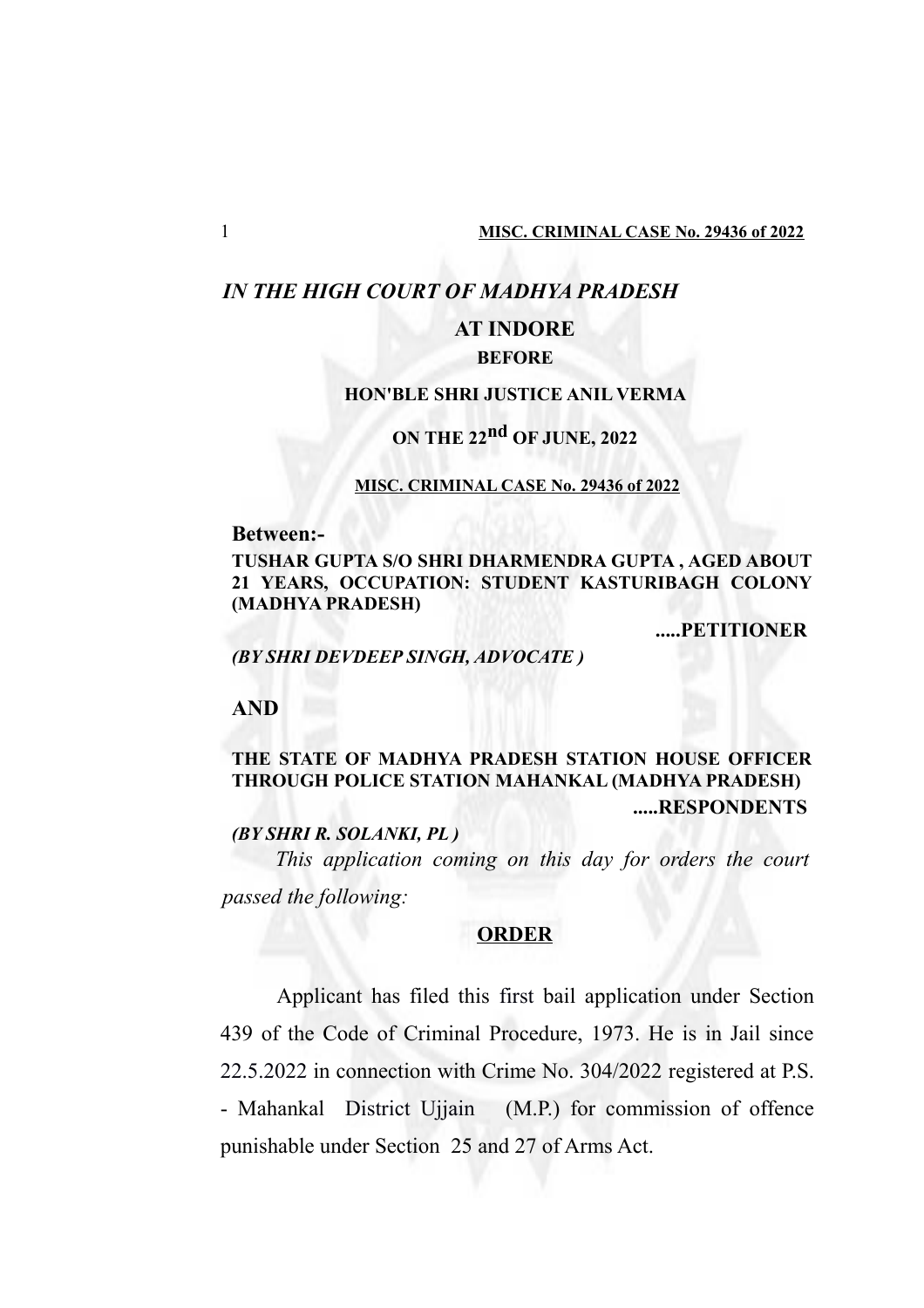As per prosecution story, the police got discreet information from the informer regarding illegal possession of fire arms. Acting upon the said information, the police reached on the spot and recovered one country-made pistol and live cartage from the possession of the applicant. Some more arms have been recovered from the possession of the co-accued persons. Accordingly, aforesaid offence was registered against the applicant and other coaccused persons and arrested the applicant.

Learned counsel for the applicant submits that the applicant is innocent and he has been falsely implicated in this offence.He is in custody since 22/05/2022. He is permanent resident of District-Ujiain and there is no apprehension of his fleeing away from the course of justice. Co-accused person Chandan has been enlarged on bail by order dated 13.6.2022 passed in M.Cr.C No. 27222/2022 by this court, therefore, the present applicant also deserves for bail on the ground of parity.

*Per-contra,* learned PL for the respondent/State opposes the bail application and prays for its rejection by submitting that one criminal antecedent under section 294 and 323 of IPC has been registered against the present applicant.

Perused the case diary as well as the impugned order of the trial Court.

Considering all the facts and circumstances of the case, arguments advanced by both the parties, nature of allegation as also